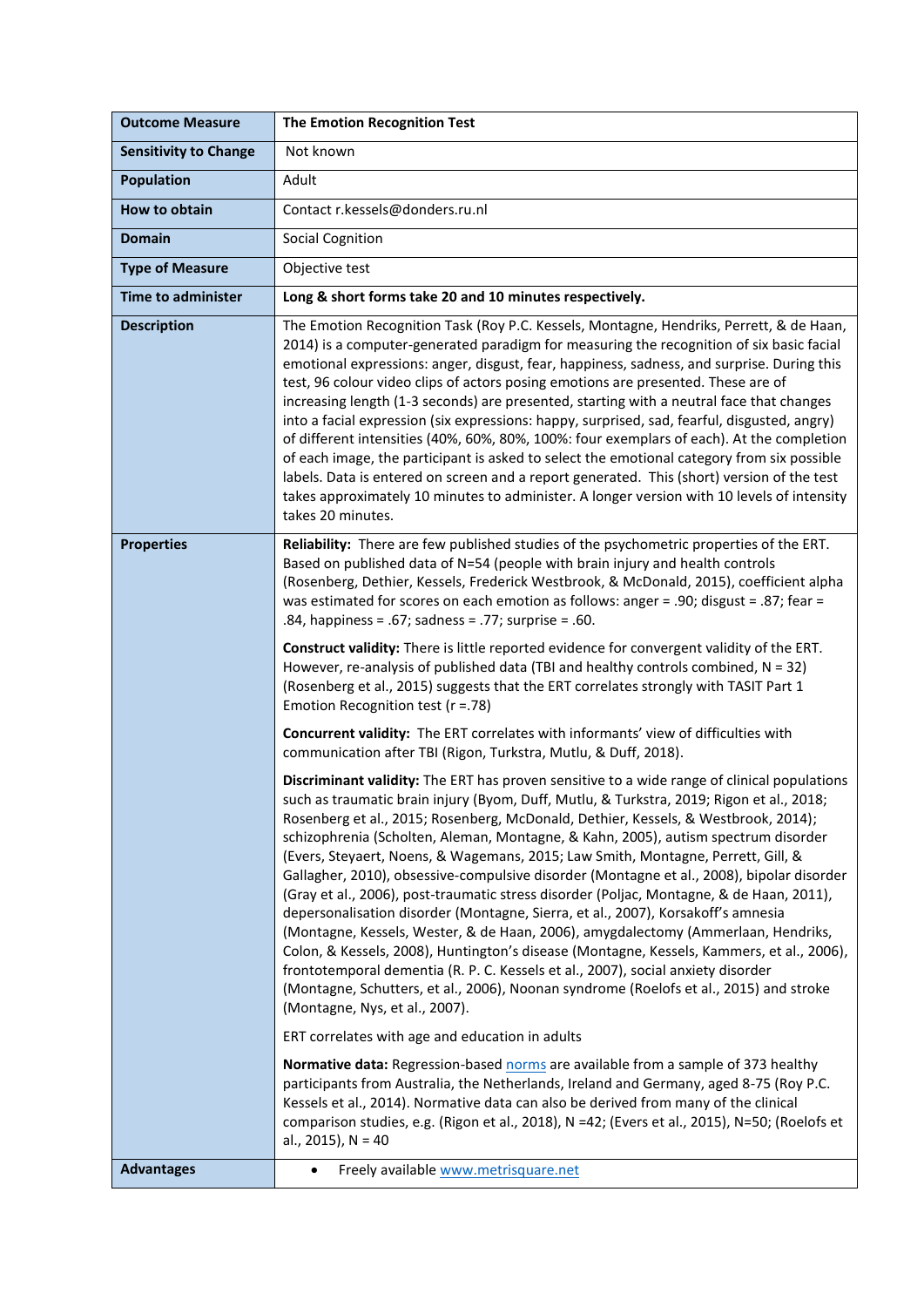|                      | Translated into multiple languages     |
|----------------------|----------------------------------------|
| <b>Disadvantages</b> | Psychometric data is currently limited |

## **References**

- Ammerlaan, E. J. G., Hendriks, M. P. H., Colon, A. J., & Kessels, R. P. C. (2008). Emotion perception and interpersonal behavior in epilepsy patients after unilateral amygdalohippocampectomy.
- Byom, L., Duff, M., Mutlu, B., & Turkstra, L. (2019). Facial emotion recognition of older adults with traumatic brain injury. *Brain Injury, 33*(3), 322-332. doi:10.1080/02699052.2018.1553066
- Evers, K., Steyaert, J., Noens, I., & Wagemans, J. (2015). Reduced Recognition of Dynamic Facial Emotional Expressions and Emotion-Specific Response Bias in Children with an Autism Spectrum Disorder. *Journal of Autism and Developmental Disorders, 45*(6), 1774-1784. doi:10.1007/s10803-014-2337-x
- Kessels, R. P. C., Gerritsen, L., Montagne, B., Ackl, N., Diehl, J., & Danek, A. (2007). Recognition of facial expressions of different emotional intensities in patients with frontotemporal lobar degeneration. *Behavioural Neurology, 18*(1), 31-36.
- Kessels, R. P. C., Montagne, B., Hendriks, A. W., Perrett, D. I., & de Haan, E. H. F. (2014). Assessment of perception of morphed facial expressions using the Emotion Recognition Task: Normative data from healthy participants aged 8–75. *Journal of Neuropsychology, 8*(1), 75-93. doi:10.1111/jnp.12009
- Law Smith, M. J., Montagne, B., Perrett, D. I., Gill, M., & Gallagher, L. (2010). Detecting subtle facial emotion recognition deficits in high-functioning Autism using dynamic stimuli of varying intensities. *Neuropsychologia, 48*(9), 2777-2781.
- Montagne, B., Geus, d. F., Kessels, R., Denys, D., Haan, d. E., & Westenberg, H. (2008). Perception of facial expressions in obsessive-compulsive disorder: a dimensional approach. *EUR PSYCHIAT, 23*(1), 26-28.
- Montagne, B., Kessels, R. P., Kammers, M. P., Kingma, E., de Haan, E. H., Roos, R. A., & Middelkoop, H. A. (2006). Perception of emotional facial expressions at different intensities in early-symptomatic Huntington's disease. *European Neurology, 55*(3), 151-154.
- Montagne, B., Kessels, R. P. C., Wester, A. J., & de Haan, E. H. F. (2006). Processing of Emotional Facial Expressions in Korsakoff's Syndrome. *Cortex, 42*(5), 705-710. doi:http://dx.doi.org/10.1016/S0010- 9452(08)70408-8
- Montagne, B., Nys, G. M. S., Van Zandvoort, M. J. E., Kappelle, L. J., De Haan, E. H. F., & Kessels, R. P. C. (2007). The perception of emotional facial expressions in stroke patients with and without depression. *Acta Neuropsychiatrica, 19*(5), 279-283. doi:10.1111/j.1601-5215.2007.00235.x
- Montagne, B., Schutters, S., Westenberg, H. G. M., van Honk, J., Kessels, R. P. C., & de Haan, E. H. F. (2006). Reduced sensitivity in the recognition of anger and disgust in social anxiety disorder. *Cognitive Neuropsychiatry, 11*(4), 389-401. doi:10.1080/13546800444000254
- Montagne, B., Sierra, M., Medford, N., Hunter, E., Baker, D., Kessels, R. P. C., . . . David, A. S. (2007). Emotional memory and perception of emotional faces in patients suffering from depersonalization disorder. *British Journal of Psychology, 98*(3), 517-527. doi:10.1348/000712606X160669
- Poljac, E., Montagne, B., & de Haan, E. H. (2011). Reduced recognition of fear and sadness in post-traumatic stress disorder. *Cortex, 47*(8), 974-980. Retrieved from https://www.sciencedirect.com/science/article/pii/S0010945210002431?via%3Dihub
- Rigon, A., Turkstra, L. S., Mutlu, B., & Duff, M. C. (2018). Facial-affect recognition deficit as a predictor of different aspects of social-communication impairment in traumatic brain injury. *Neuropsychology, 32*(4), 476-483. doi:10.1037/neu0000368
- Roelofs, R. L., Wingbermühle, E., Freriks, K., Verhaak, C. M., Kessels, R. P. C., & Egger, J. I. M. (2015). Alexithymia, emotion perception, and social assertiveness in adult women with Noonan and Turner syndromes. *American Journal of Medical Genetics, Part A, 167*(4), 768-776. doi:10.1002/ajmg.a.37006